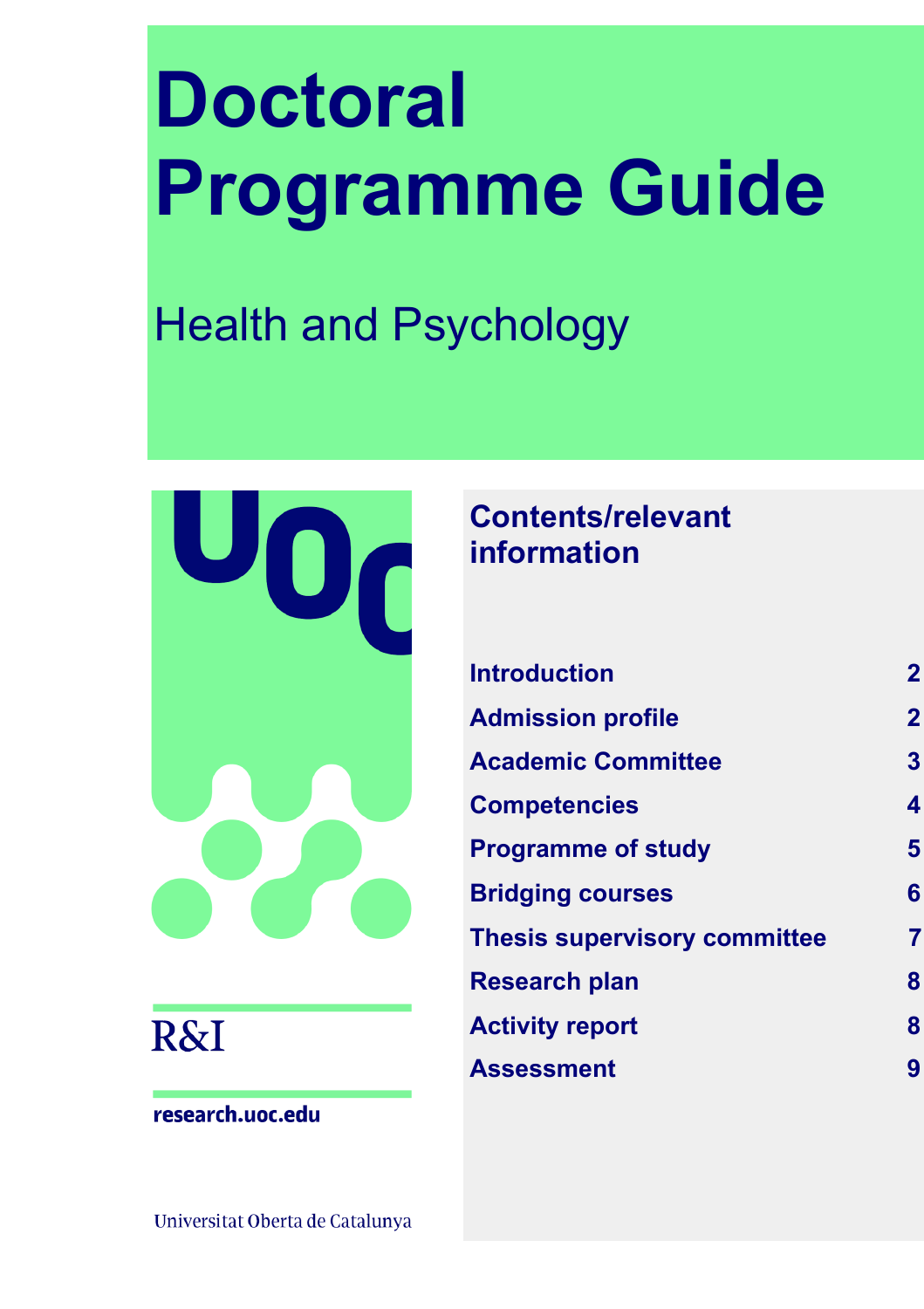

## <span id="page-1-0"></span>**Introduction**

The Health and Psychology programme is run by the UOC Doctoral School and is closely linked with the research experience of the faculty and research staff at the Faculty of Health Sciences, the Faculty of Psychology and Education Sciences, the eHealth Center and the Internet Interdisciplinary Institute (IN3).

The programme's overall goal is to help students develop the competencies required to successfully work within its different research lines. More specifically, our goal is to train researchers who are capable of asking meaningful research questions and whose output contributes to **improving people's health and well-being.** In addition, we want them to be capable of developing research projects that pursue a truly **transformational purpose** and train them to provide **methodical, innovative and searching** answers to the questions raised.

The doctoral programme is divided into seven research lines which address the following topics: e-health; psychological aspects and tools; neuroscience and language disorders; nutrition and lifestyles; healthy work environments; community care and health; and gender, health and sociocultural models. Different thesis proposals are offered for each of the research lines and updated each year.

## <span id="page-1-1"></span>**Admission profile**

This doctoral programme is for those individuals looking to focus their career on research and who are creative, original and wish to advance in solving significant problems in their field of study.

Students wishing to be admitted to this doctoral programme must have a bachelor's degree in one of the health sciences (among others, Psychology, Nursing, Human Nutrition and Dietetics, Speech Therapy, Physiotherapy or Medicine). In addition, students must hold a university master's degree in the field of health sciences. However, candidates with related qualifications that the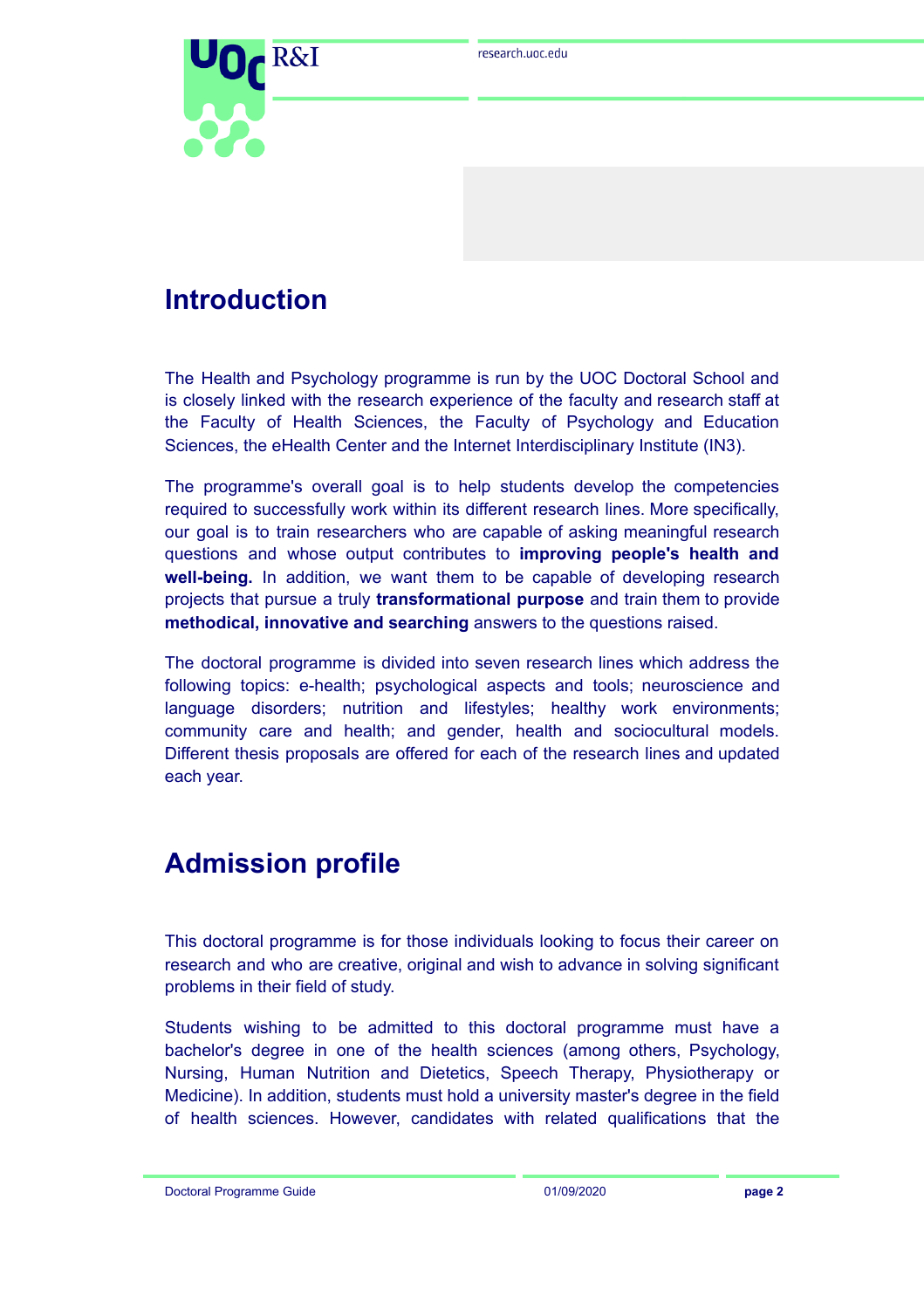

programme's committee decides are appropriate (depending on the candidate's specific profile) will also be considered.

## <span id="page-2-0"></span>**Academic Committee**

This is a body whose members are professors/researchers, supported by a programme management assistant and the Doctoral School. This Committee is responsible for deciding the programme's study plan and making the programme's academic decisions.

#### Members of the academic committee

- Mercè Boixadós Anglès, PhD Representative of the: Psychology: Tools, Interventions and Practices for Health
- Marina Bosque Prous, PhD Representative of the Food and Lifestyle
- Núria Esteve Gibert, PhD Representative of the Neuroscience and Language Disorder
- Pilar Ficapal Cusí, PhD Representative of the Healthy Work **Environments**
- Israel Rodríguez Giralt, PhD Representative of the Care and Community **Health**
- Francesc Saigí Rubió,PhD Representative of the eHealth
- Milagros Sáinz Ibáñez, PhD Representative of the Gender, Health and Sociocultural Models

#### Coordinador of the programme

Rubén Nieto Luna, PhD

#### Assistant to the programme manager

Miss Roser Alonso Hernàndez

(More information about research lines can be found in the website of the doctoral school)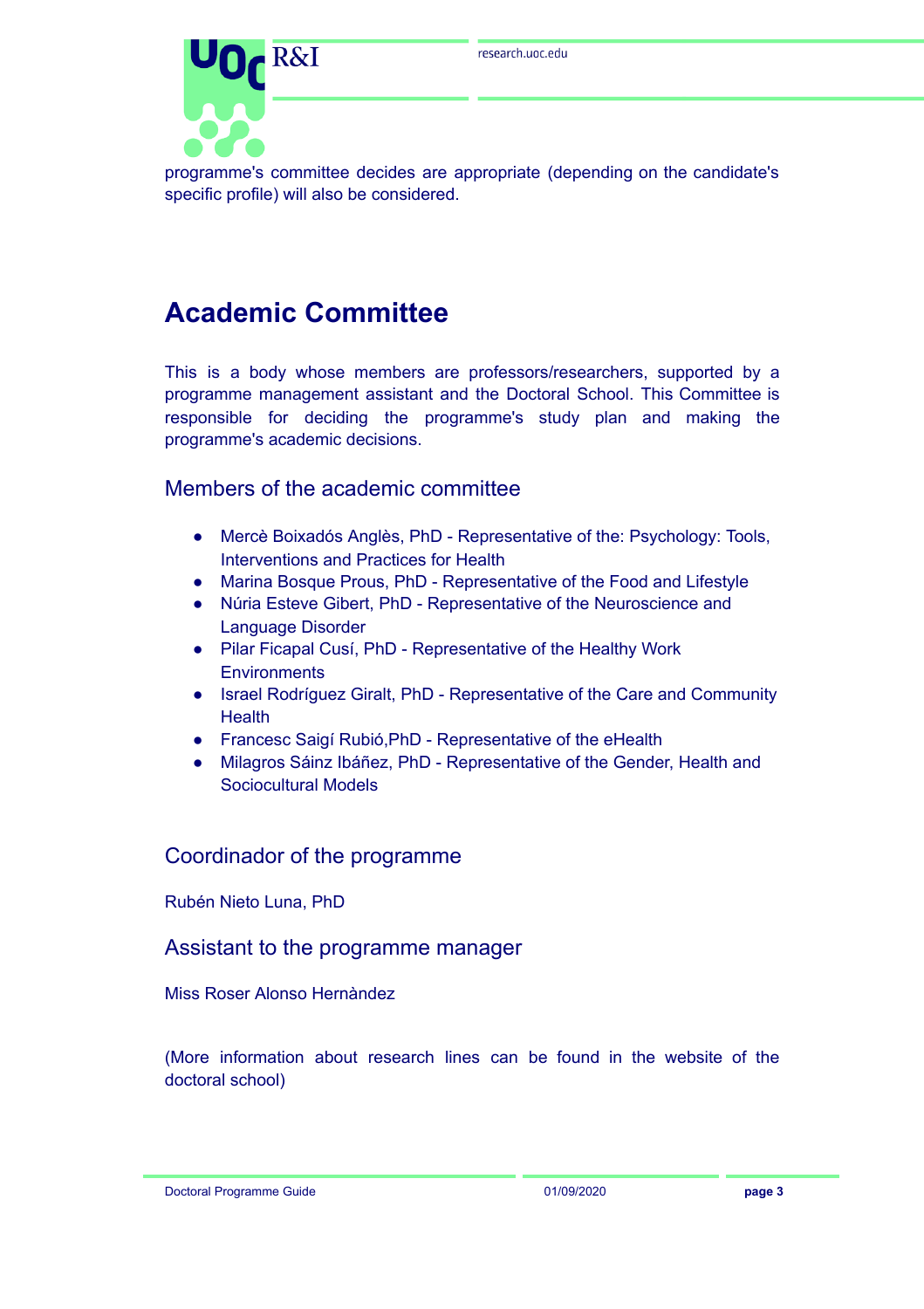

#### <span id="page-3-0"></span>Basic competencies

- Systematic understanding of a field of study and mastery of the research skills and methods related to this field.
- Ability to conceive, design or create, put into practice and adopt a substantial research or creation process.
- Ability to contribute to expanding the frontiers of knowledge through original research.
- Ability to carry out a critical analysis and assessment and synthesize new and complex ideas.
- Ability to communicate with the academic and scientific community and with society in general regarding the student's areas of knowledge in the styles and languages commonly used by the international scientific community.
- Ability to foster, in academic and professional settings, scientific, technological, social, artistic or cultural progress in a knowledge-based society.

#### Personal abilities and skills

- Ability to come to conclusions by analogy in contexts where there is little specific information.
- Ability to find the key questions that must be answered to solve a complex problem.
- Ability to design and develop innovative projects.
- Ability to work both as part of a team and independently in an international or multidisciplinary setting.
- Ability to integrate knowledge, tackle complexity and formulate judgements with limited information.
- Ability to criticize and defend solutions from an intellectual viewpoint.
- Ability to set specific goals and, on the basis of these goals, organize and plan the tasks that must be performed to achieve them in a specified time.
- Ability to engage with other projects that are not specifically related with the subject of the thesis, but may provide significant learning or contribute value for the student.
- Ability to prepare and engage with teaching tasks that may contribute to the student's academic training.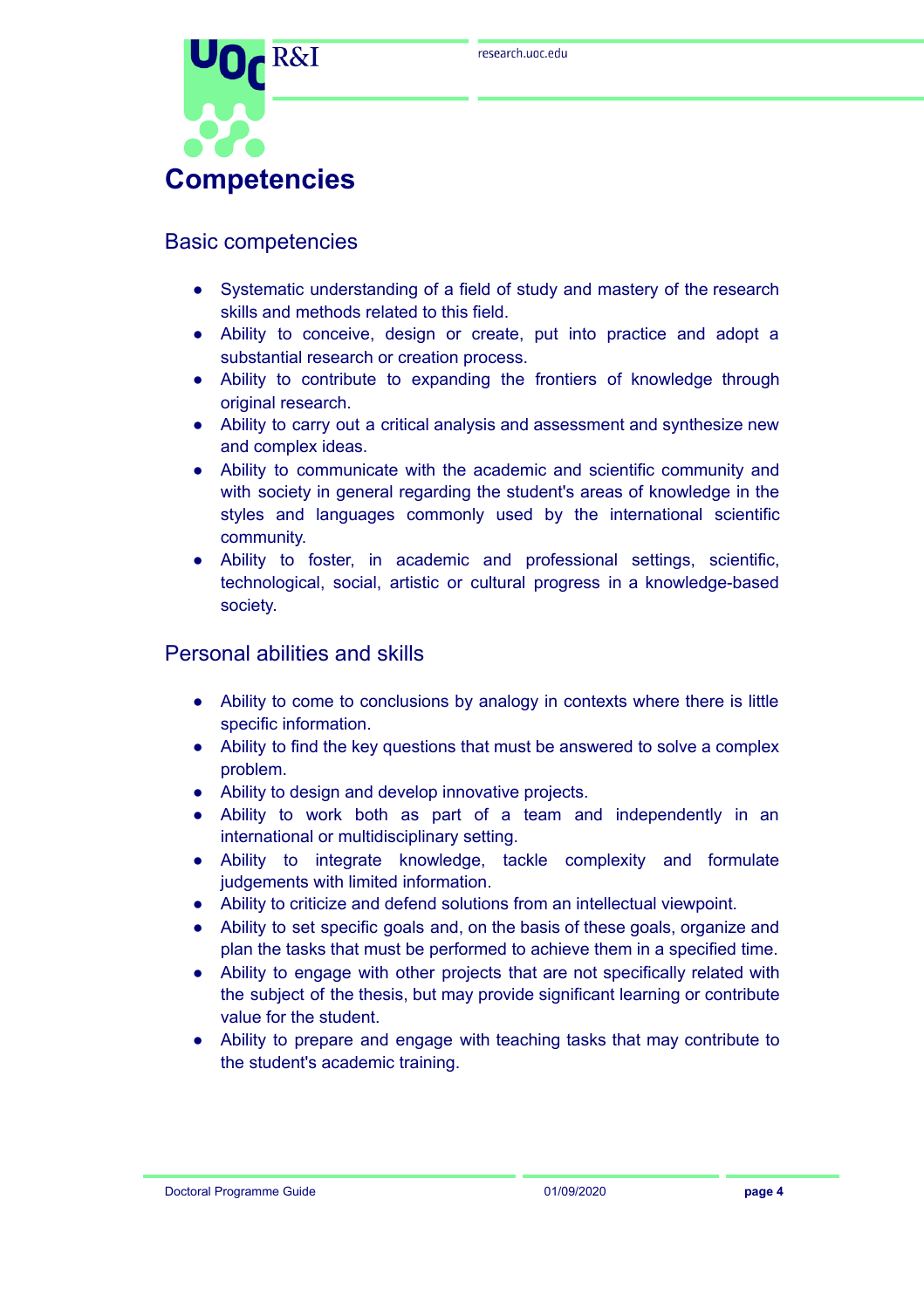

## <span id="page-4-0"></span>**Programme of study**

The proposed training activities are listed in summarized form in the table below:

| 1st year. Semester 1<br><b>Bridging courses</b><br><b>Doctoral programme seminar</b><br><b>Seminars and workshops</b>                         | <b>Optional</b><br>Optional*<br><b>Optional</b>                      |
|-----------------------------------------------------------------------------------------------------------------------------------------------|----------------------------------------------------------------------|
| 1st year. Semester 2<br><b>Research plan</b><br><b>Bridging courses</b><br><b>Doctoral programme seminar</b><br><b>Seminars and workshops</b> | <b>Compulsory</b><br><b>Optional</b><br>Optional*<br><b>Optional</b> |
| 2nd year. Semester 4<br><b>Activity report</b><br><b>Doctoral programme seminar</b><br><b>Seminars and workshops</b>                          | <b>Compulsory</b><br>Optional*<br><b>Optional</b>                    |
| 3rd year. Semester 6<br><b>Activity report</b><br><b>Doctoral programme seminar</b><br><b>Seminars and workshops</b>                          | <b>Compulsory</b><br>Optional*<br><b>Optional</b>                    |
| 4th year. Semester 8<br><b>Activity report</b><br><b>Doctoral programme seminar</b><br><b>Seminars and workshops</b>                          | <b>Compulsory</b><br>Optional*<br><b>Optional</b>                    |

\* highly recommendable for all students and compulsory for full-time students

Apart from the activities listed in the table, priority will be given to mobility programme activities. These will be based on conference presentations and visits to research centres.

However, the specific training activities proposed will be based on each student's **personalized study plan**. This plan will define both the activities and their timing; it will be designed by the tutor and the thesis supervisor on the basis of each student's prior knowledge and research skills. It should be stressed that there are no training activities that are compulsory for all students.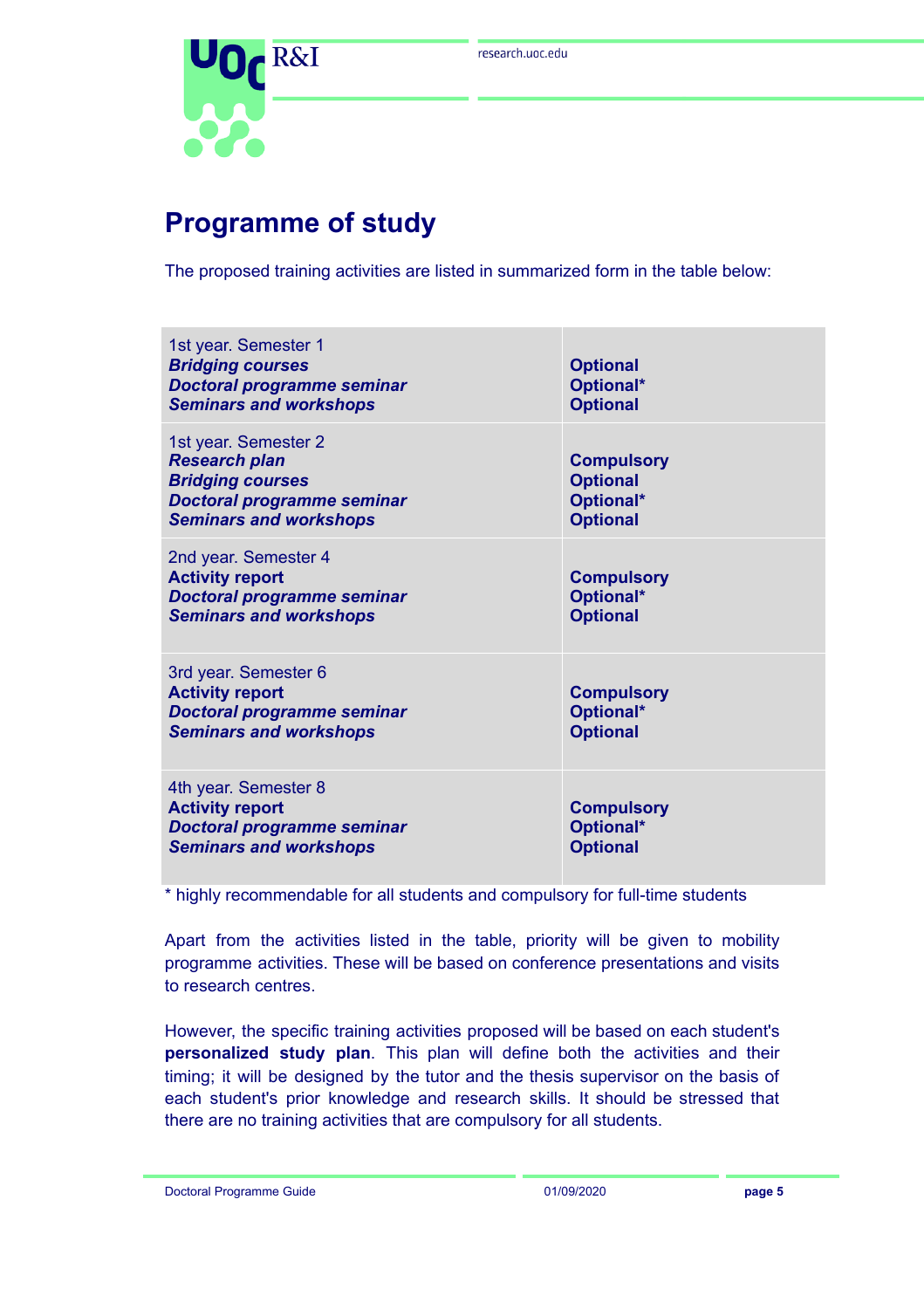

## <span id="page-5-0"></span>**Bridging courses**

Doctoral students will take the bridging courses agreed in the study plan with the thesis supervisor, in order to comply with the requirements established by the Academic Committee. These bridging courses may focus on training for research, specific training related with the line of study or they may have interdisciplinary content. In any case, they consist of master's degree courses that are related with the doctoral programme, generally with a high degree of specificity, that may help students progress in their research.

#### Seminars and workshops

These are short-duration training activities designed by the Doctoral School and which students from different programmes may find useful (although each programme can also have its own activities). These are usually on-site or online activities that are regularly updated to align with the students' identified needs. They may be given by experts in specific subject areas and they can be given at different times during the programme. The difference between seminars and workshops is that the latter have a more practical approach.

Within this section, we highlight the research programme seminar for the doctoral programme in Health and Psychology. This seminar is intended as an on-site and online meeting space that is held regularly with the aim of sharing doctoral students' different work and topics for cross-disciplinary debate among students belonging to the same cohort and the faculty members involved in giving the doctoral programme.

#### Mobility activities

Within the programme's learning activities, interdisciplinary mobility activities are also proposed with the goal of encouraging and enabling students to take part in congresses, dissemination activities and research stays abroad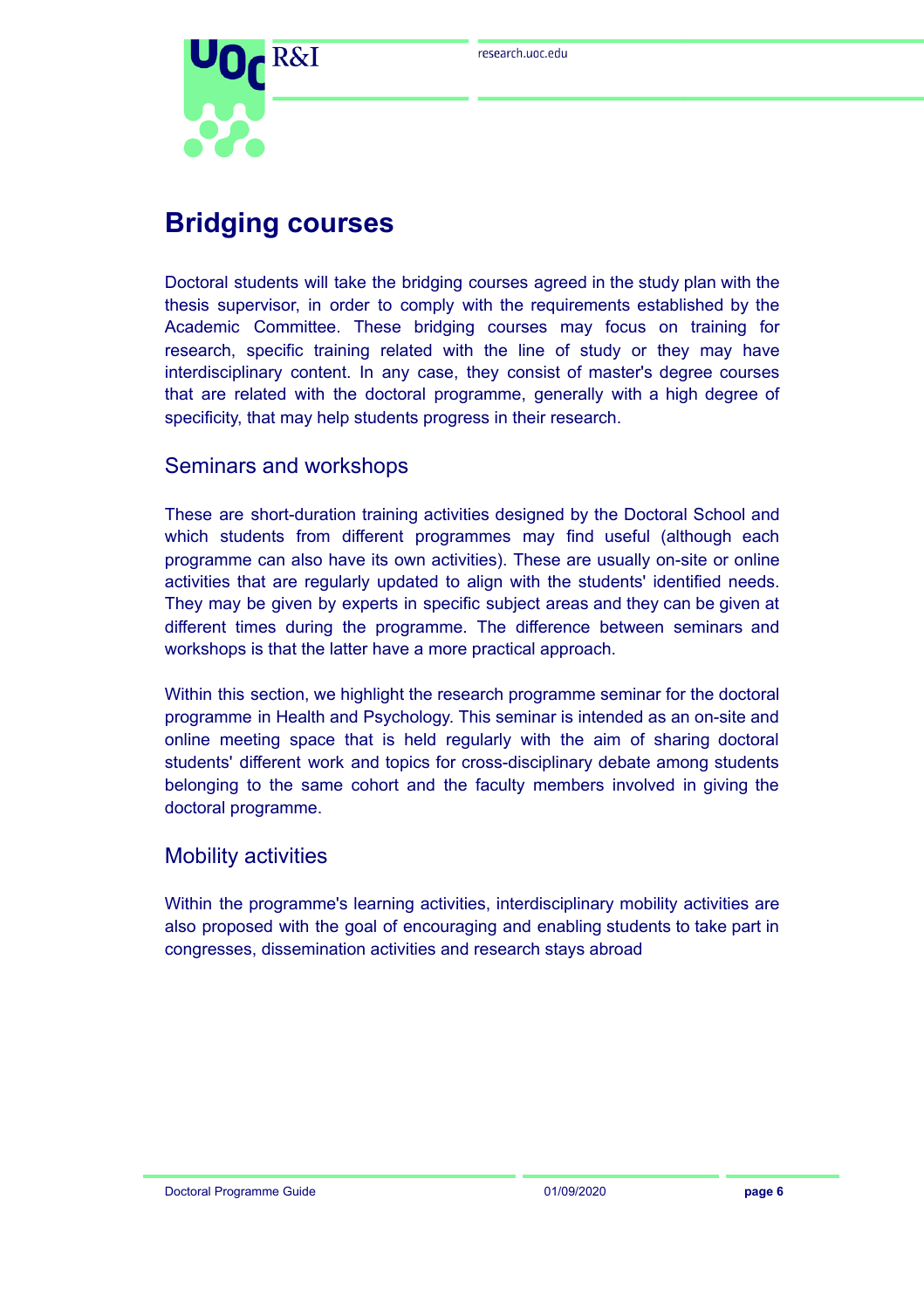

## <span id="page-6-0"></span>**Thesis supervisory committee**

Appointed by the programme's Academic Committee, its members are the thesis supervisor – who is also the Committee's president – and another two faculty members or researchers, both holders of doctoral degrees and with proven research experience. The members of this committee will issue progress reports on the student's doctoral research for the programme's Academic Committee, so that it may better monitor and assess the activity carried out by each doctoral student. In its reports to the Academic Committee, the thesis supervisory committee will also assess the research plan prepared by the doctoral student and will propose its approval or not, giving the reasons in either case. However, the decision on this and other assessments corresponds solely to the programme's Academic Committee.

#### Tutor

This is the person who welcomes the doctoral student (after they have been admitted to the programme), proposes a personalized study and research plan (based on the student's prior experience and training) and helps the student find a thesis supervisor during the first few weeks after starting the programme. The tutor must be a doctoral degree holder and member of the UOC's staff and must have been approved by the programme's Academic Committee. The tutor will identify the professor or researcher who may perform the functions of the thesis supervisor for the doctoral student. However, in most cases, the tutor initially assigned to the student ends up taking on the functions of the thesis supervisor, when the thesis' subject and the student's interests are so required.

#### Thesis supervisor

The thesis supervisor works with the doctoral student, first of all, to present and obtain approval of the research plan and, subsequently, to write and defend the doctoral thesis. The thesis supervisor monitors the doctoral student's research plan at regular intervals, guiding the student in its development. As the student progresses in the development of the plan, the thesis supervisor encourages the student to take the initiative and work more independently. The thesis supervisor ensures that the plan is original, formative and innovative, and can be completed within the time proposed, and also that it is consistent with the research line it is affiliated with. In short, the thesis supervisor is the student's main point of academic reference at the University, once the student has completed the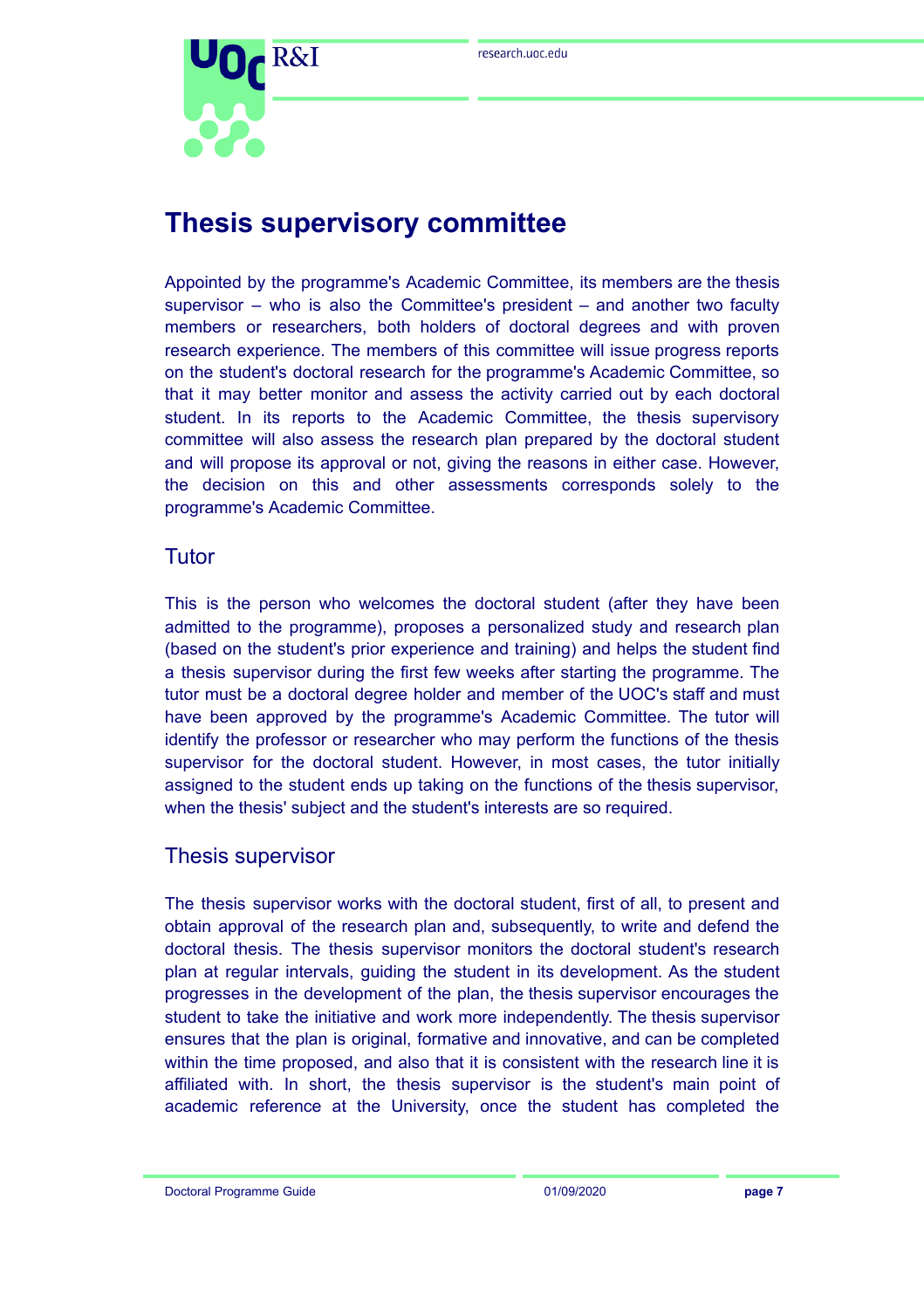

activities that may have been included in the personalized study plan during the doctoral programme's first year.

In the case of full-time doctoral students who have received one of the UOC grants for performing doctoral theses or other competitive predoctoral grants, the thesis supervisor is also responsible for the activity performed by the grant holder within the institution.

## <span id="page-7-0"></span>**Research plan**

Supervised and guided by the tutor and the thesis supervisor, each student must develop a research plan during the first semester, which will be assessed during the first academic year. This document should contain a first outline of the student's study subject, how it will be approached and the expected results. It should also include a timeline of the activities that will be carried out to achieve the proposed objectives. Obviously, this document may undergo changes as the activities related with the thesis are completed. However, the goal is to provide the student, the thesis supervisor and the tutor with a map that will guide them through the process.

As part of the development of the research plan, the student will be required to review the relevant literature and follow the thesis supervisor's instructions. The research plan will be assessed by the thesis supervisory committee and two independent assessors. The process ends with approval of the research plan by the Academic Committee.

## <span id="page-7-1"></span>**Activity report**

Having completed the research plan, the next step will be to submit the activity report for the annual monitoring assessment.

The activity report is an instrument that includes all the activities performed by the student. In this document, the student must give detailed information about the specific research training received: cross-disciplinary training; research plan; changes in thesis supervisor; justified pauses in the activity (temporary absences approved by the Academic Committee); agreements; stays; grants and financial support; participation in conferences, workshops or seminars; publications, etc.

The training and research activity carried out by the doctoral student during each academic year will undergo an annual monitoring assessment performed by the thesis supervisory committee (and must be approved by the Academic